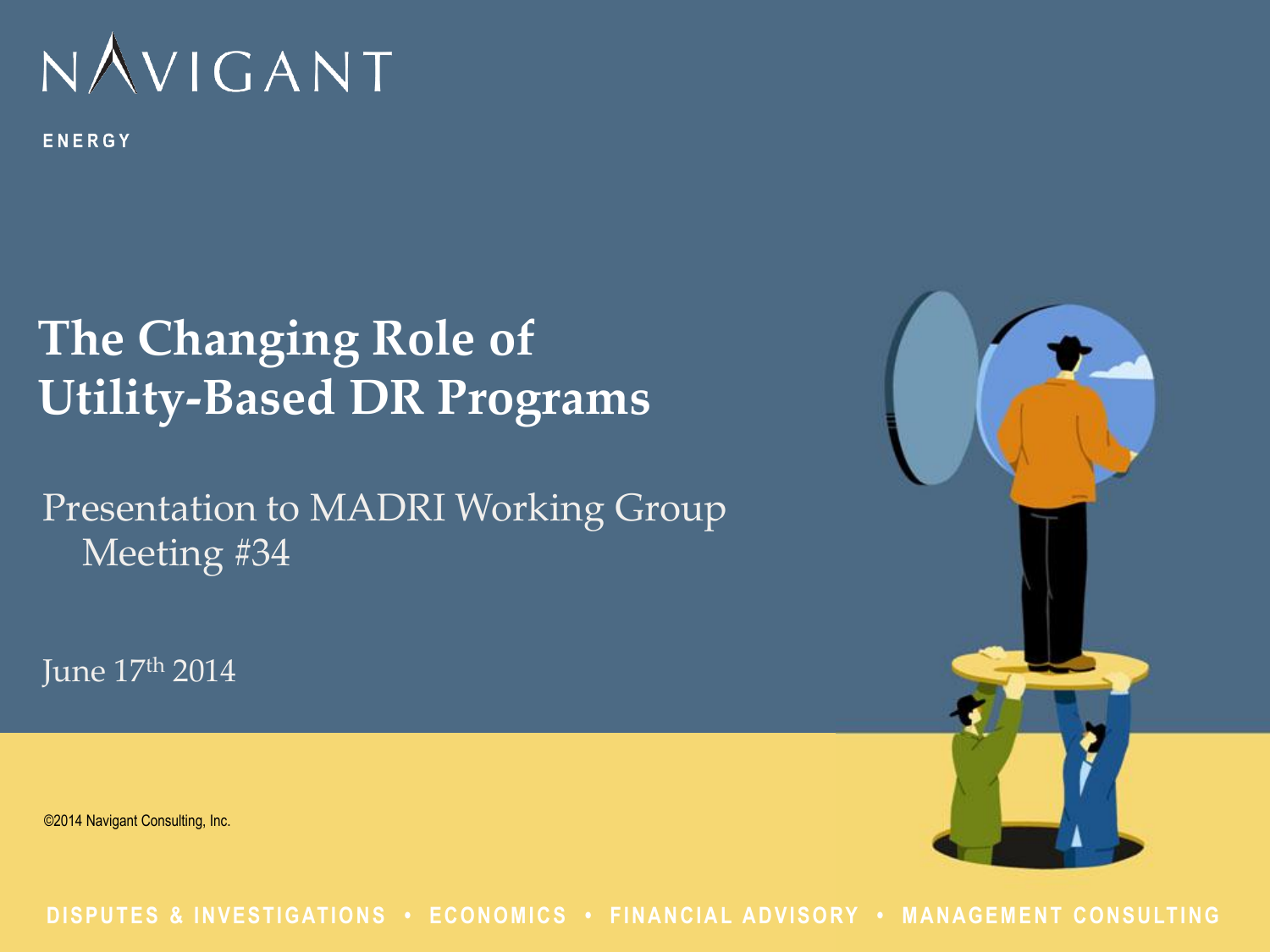#### Outline of Presentation

- » Traditional approaches to utility DR program deployment
- » The evolving nature of utility DR program utilization
- » Costs and benefits of utility DR programs

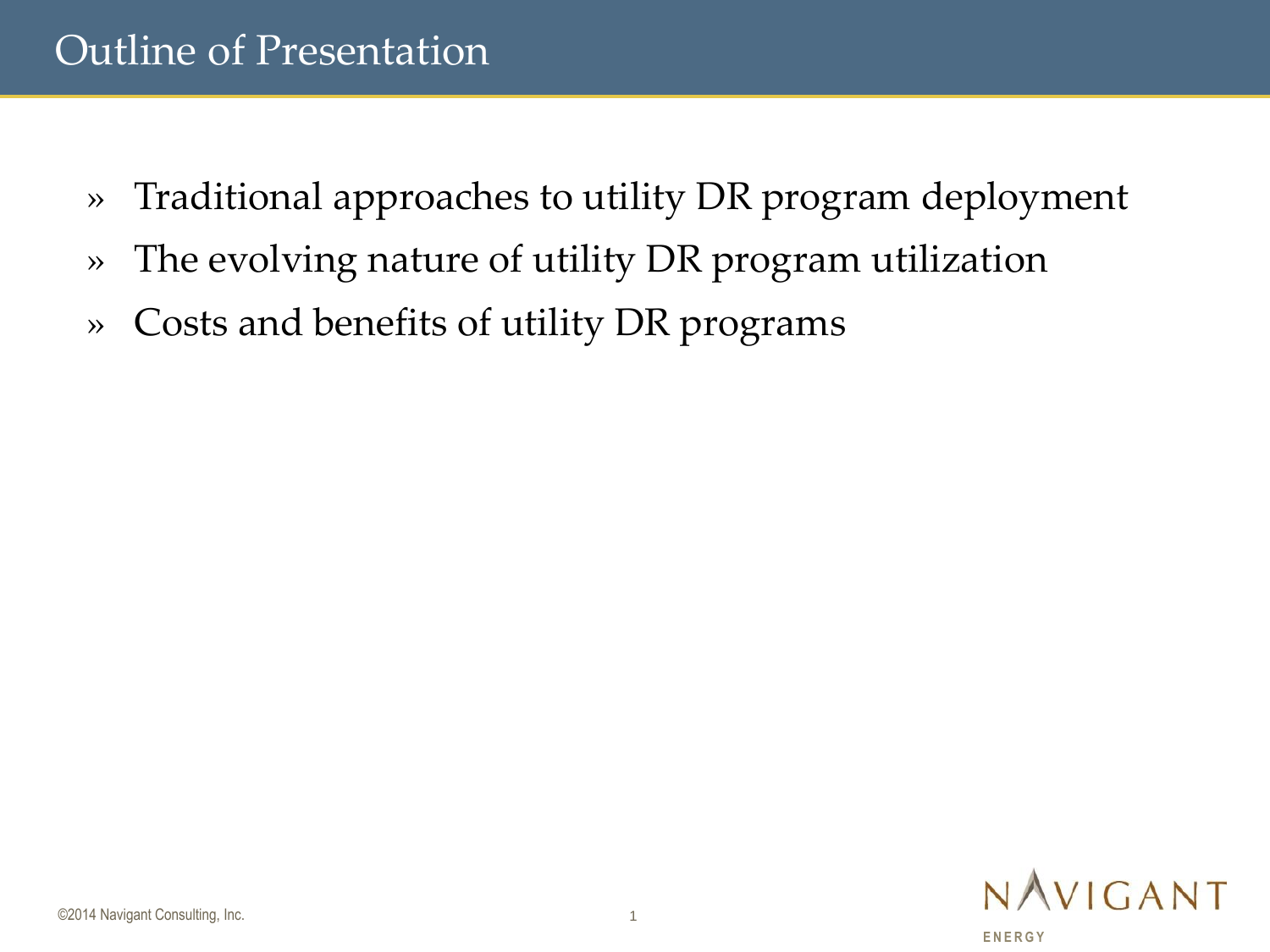### How utilities have traditionally classified DR programs

#### **Reliability-Triggered versus Price-Triggered Options**

#### » **Reliability-triggered options**

- Called in response to emergency conditions on the grid (ex. outages)
- Typically provide short notification time due to unpredictable nature of emergencies
- Most existing DR options are reliability-triggered
- » **Price-triggered options**
	- Called in anticipation of high market prices
	- Dynamic pricing is typically price-triggered but may also be triggered by extreme weather which might impact the market price

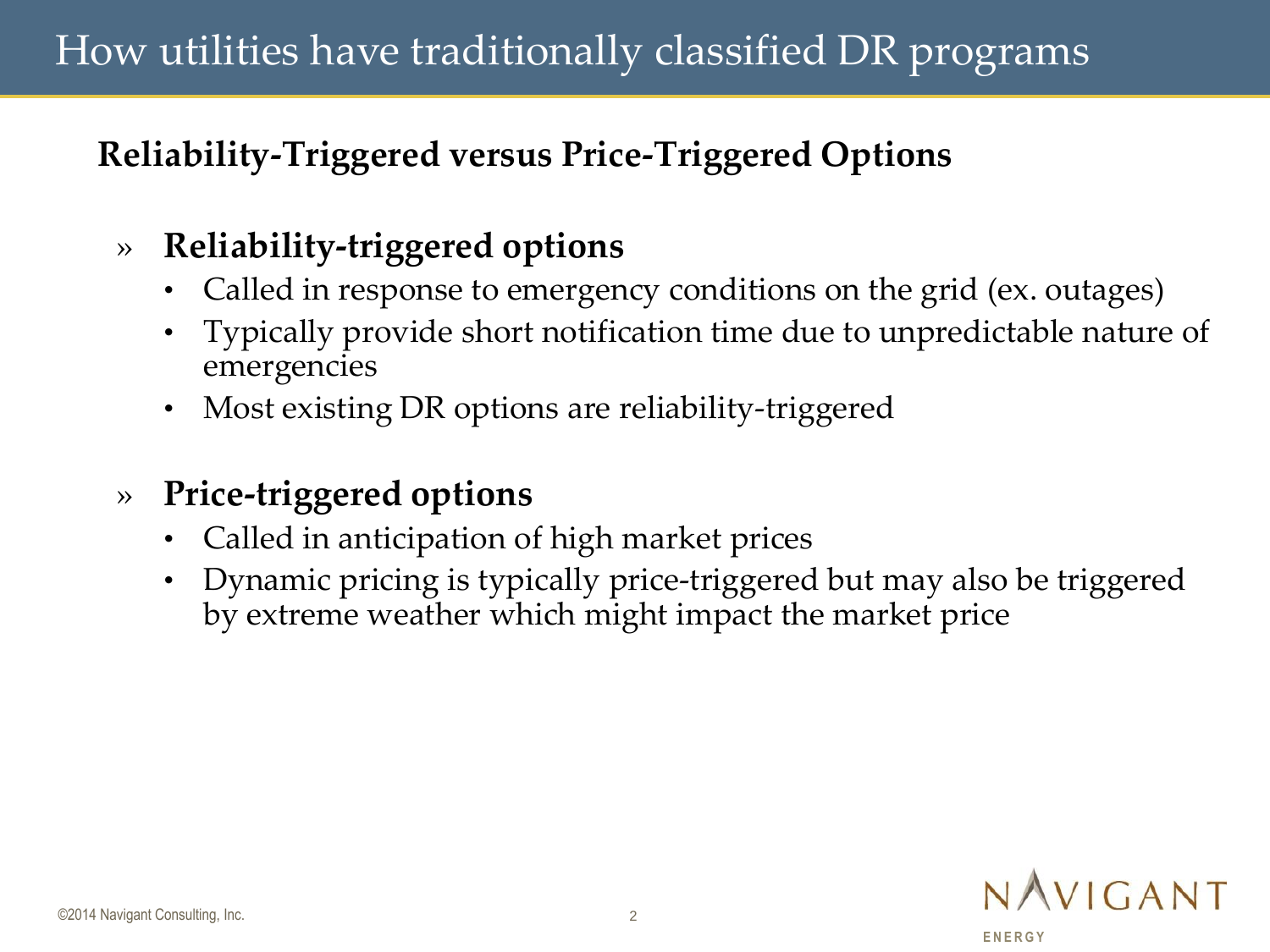### Typical Utility DR Programs

- » Reliability-based DR programs
	- Direct load control programs
	- Curtailable/interruptible rates
	- Demand bidding/buyback programs
	- Third-party/load aggregator programs
- » Price-triggered DR programs
	- Time-of-use rates
	- Real-time pricing
	- Critical peak pricing
	- Peak time rebates

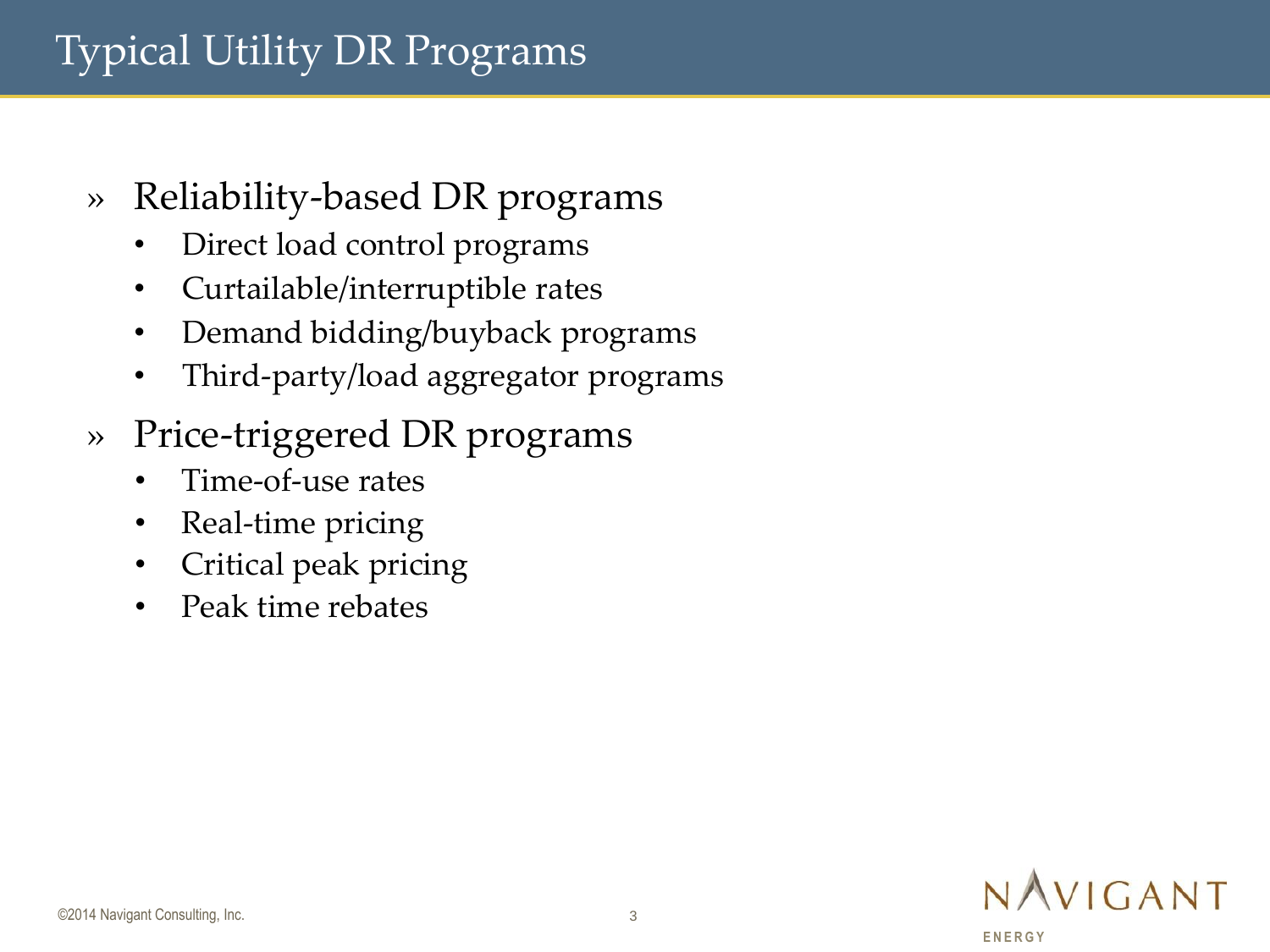## **Value of DR depends on:**

- amount of curtailable MW
- the frequency and duration with which the curtailments can occur
- direct measure of value provided by curtailments (eg, avoided cost)

But the **value realized by utilities** is heavily influenced by two additional factors:

- 1. Drivers of (rationale for) program development; and
- 2. Roles in program planning and design within the utility.

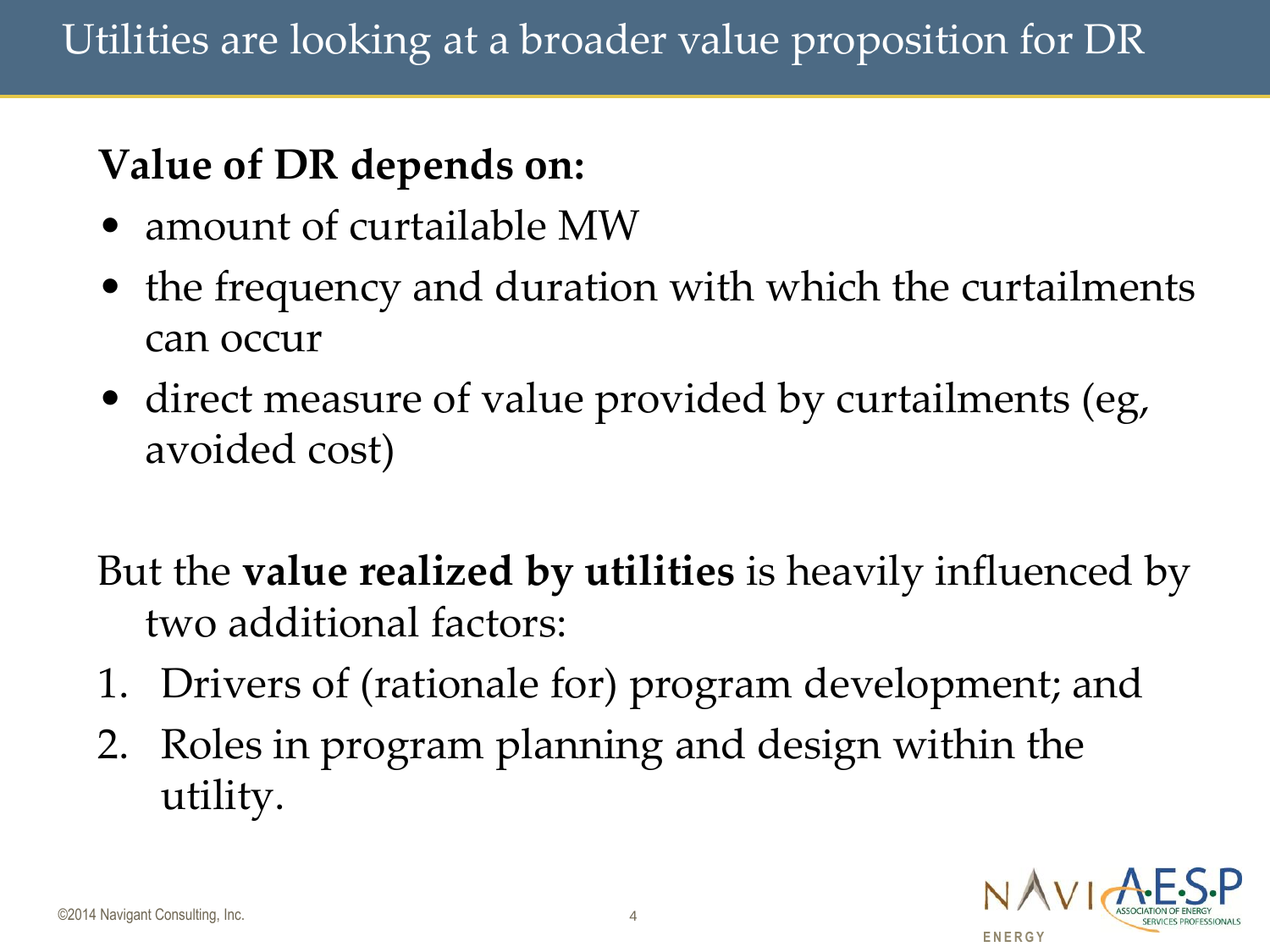### Drivers of DR Programs Determine the Level of Integration Across the Utility



Level of Integration of DR with Planning & Operations



**E N E R G Y**

Prominence as Driver of DR Prominence as Driver of DR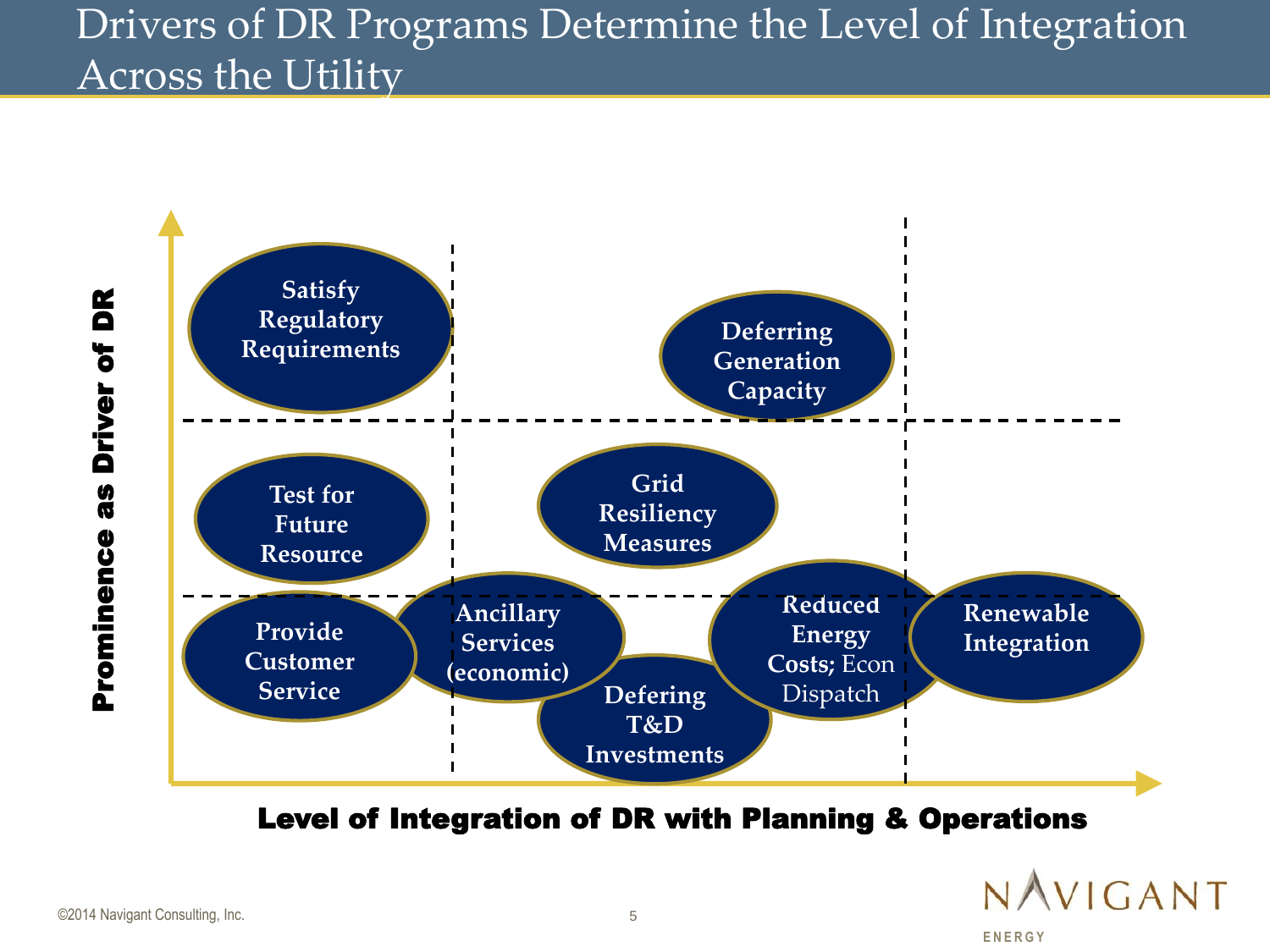# **Integrating DR programs with existing EE programs**

- » Historically utility DR and EE programs were separated due to regulatory silo'ing
- » Customers don't usually understand how these programs differ
- » Regulators are interested in finding ways to improve the deployment efficiencies of all customer programs
- » Examples of DR program efforts that have integrated with existing EE programs:
	- California's IOU efforts
	- NV Energy's integrated EE/DR efforts

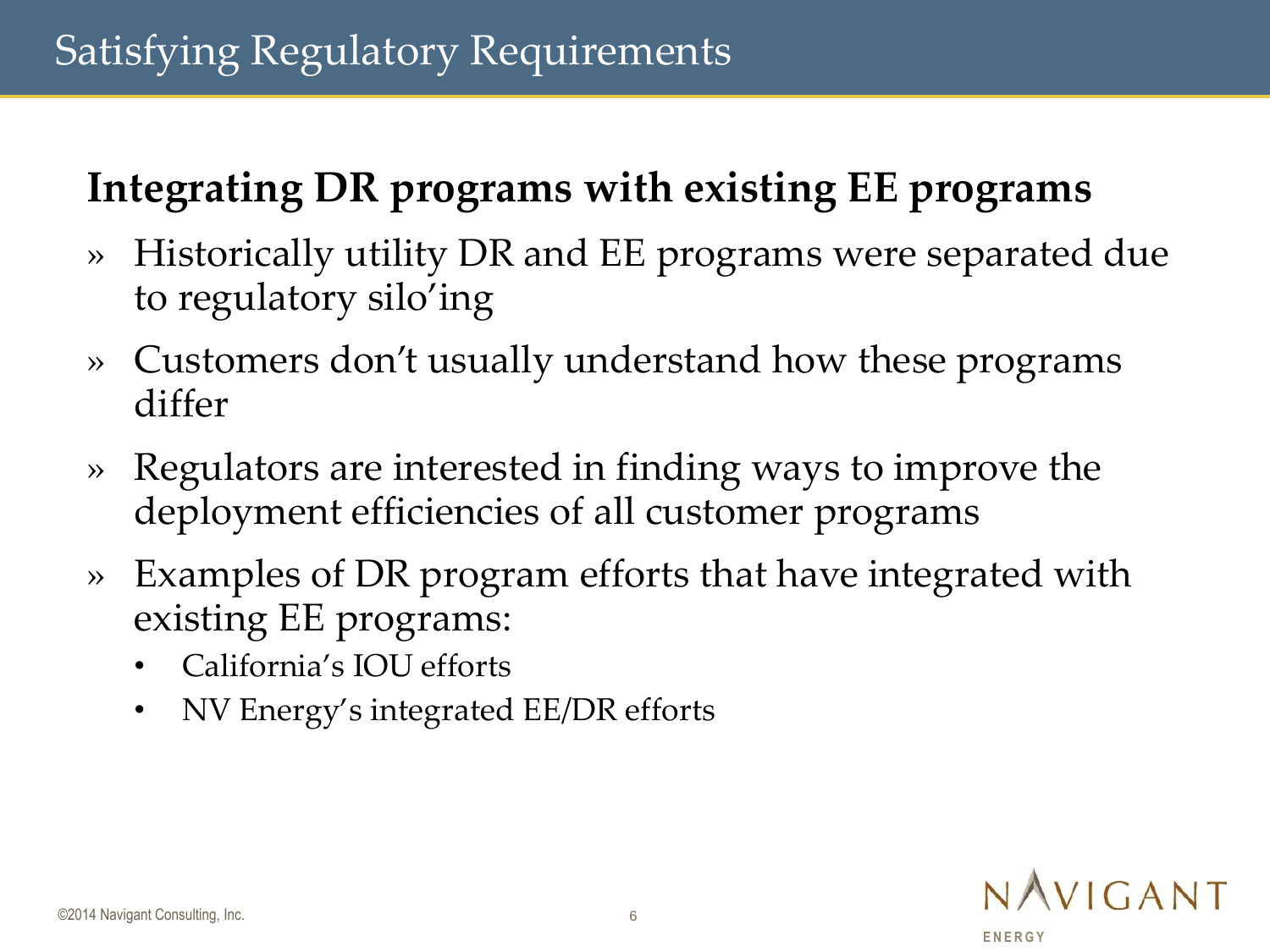### **Utilities are looking for ways to meet the needs of a more distributed, consumer-focused energy system**

- » Utilities and regulators are beginning to consider ways in which least-cost demand-side options can be fully integrated into a vast array of utility planning and operational activities
- » Examples of customer-side initiatives (including DR) that are integrated with utility grid operations:
	- Southern California Edison's Preferred Resources pilot in response to the SONGs outage
	- New York PSC's *Reforming the Energy Vision* proposal

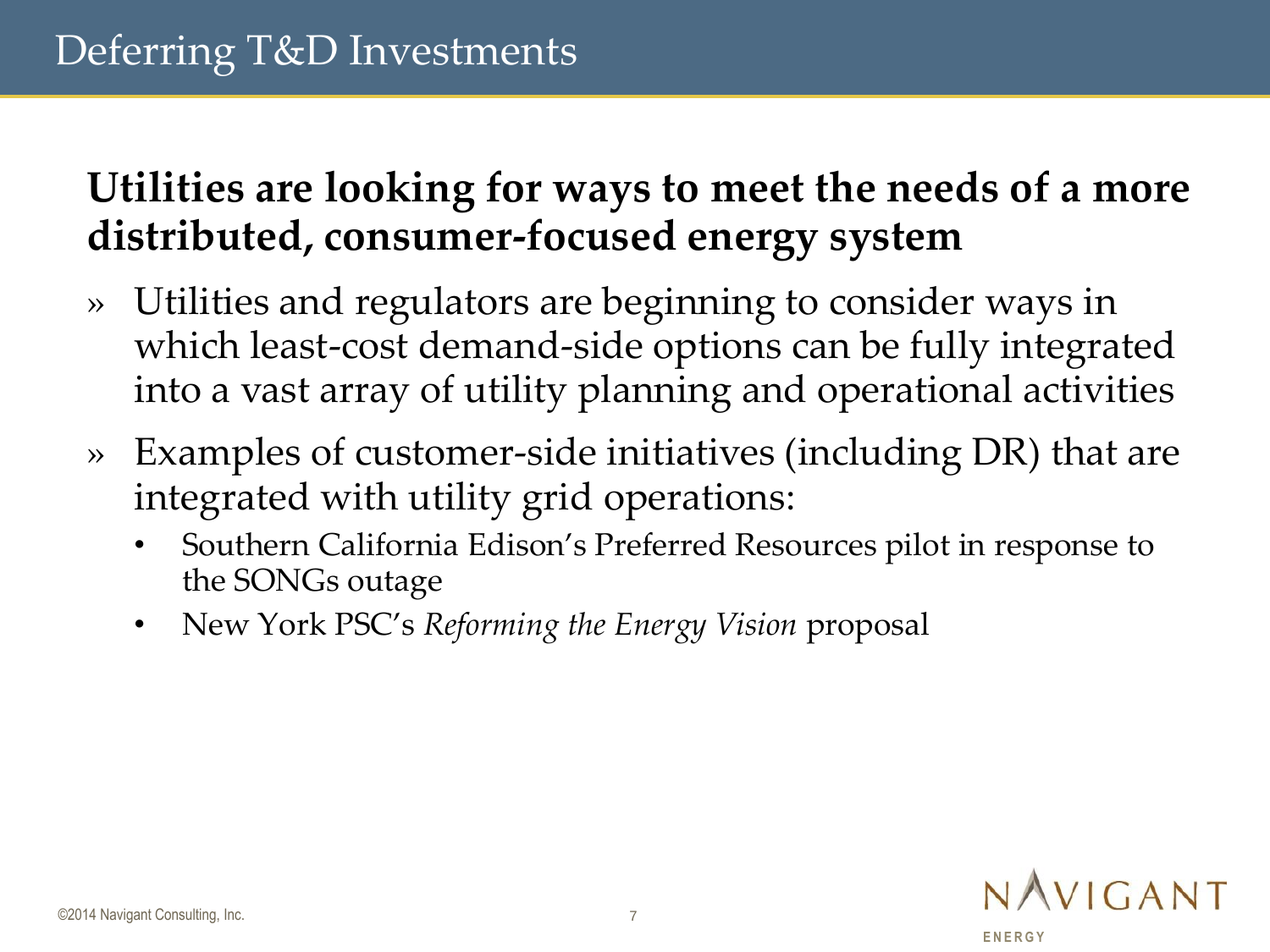### Renewable Integration

#### **DR potential for renewable integration for the Western Interconnection on a typical summer weekday in 2020**



©2014 Navigant Consulting, Inc. 8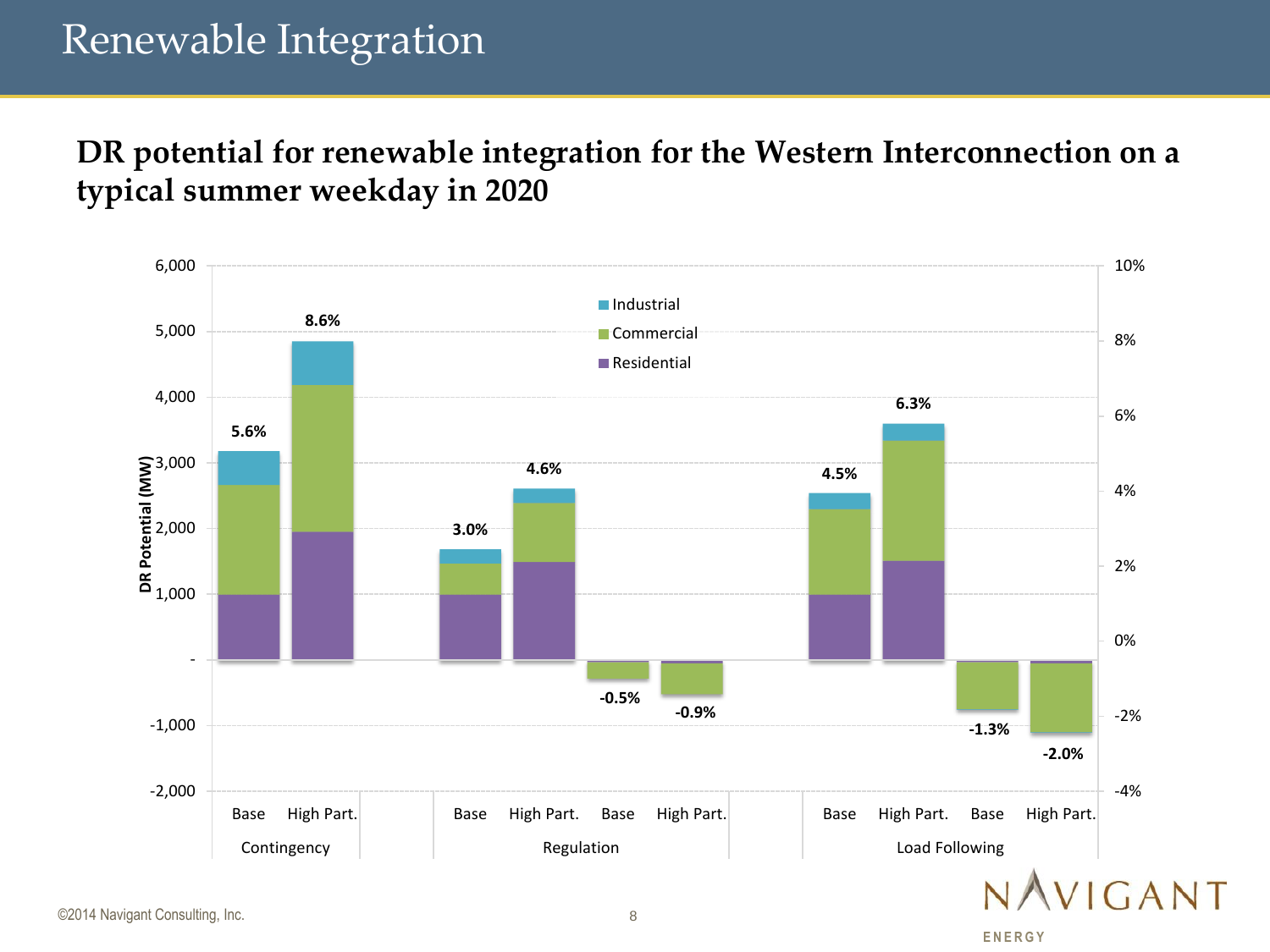### Costs and Benefits of DR Programs

- » Traditional cost-effectiveness metrics
	- Benefits derived from long-term avoided capacity costs
	- Costs typically represent the customer incentives plus the costs to administer the programs
- » New approaches to DR cost-effectiveness are needed to address additional value propositions
- » Examples of where DR cost-effectiveness methods are being reconsidered
	- California DR rulemaking docket in light of emerging CAISO capacity market construct
	- Pennsylvania Act 129 re-authorization is raising the possibility of reinstituting DR programs under new C/E rules